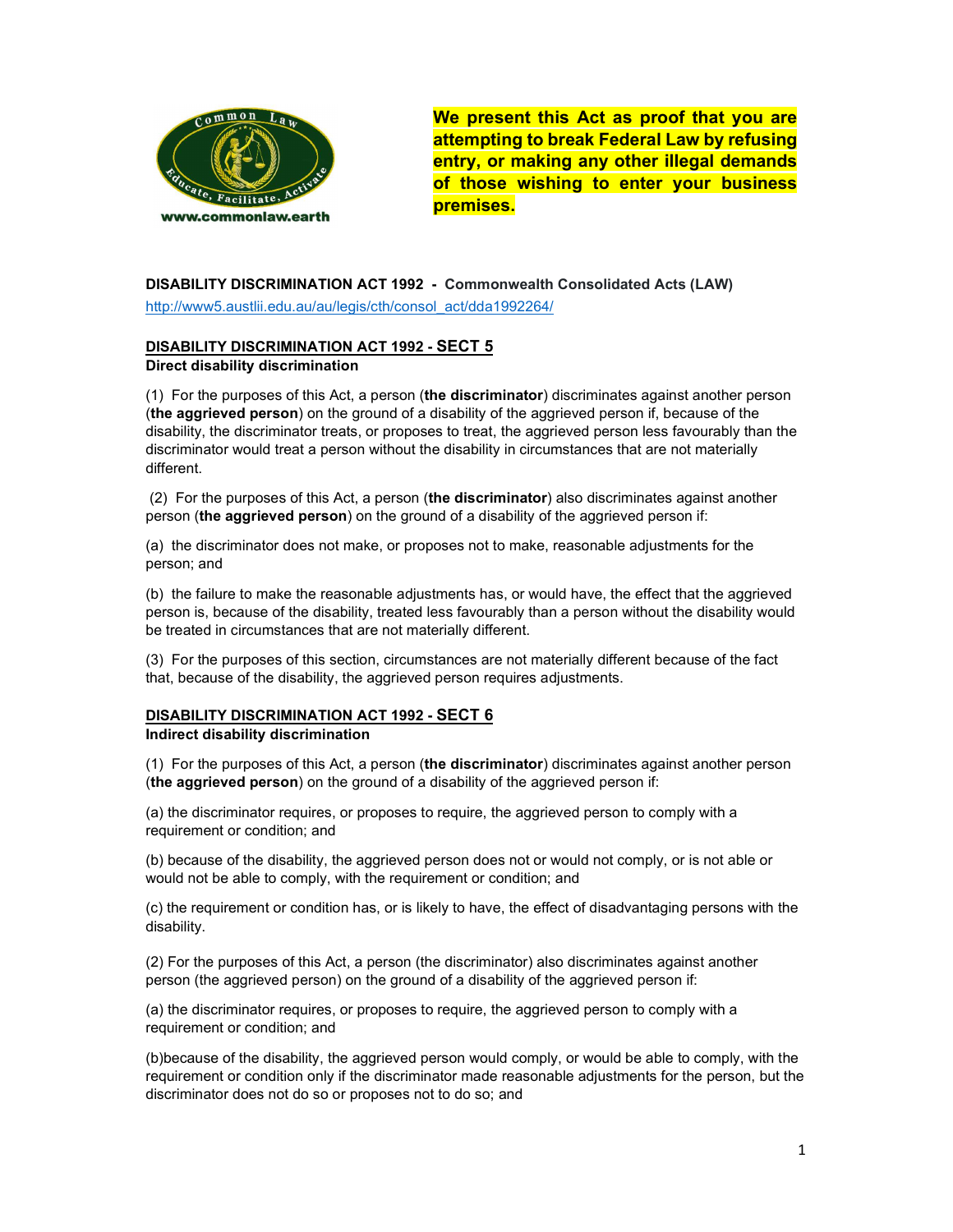(c)the failure to make reasonable adjustments has, or is likely to have, the effect of disadvantaging persons with the disability.

(3) Subsection (1) or (2) does not apply if the requirement or condition is reasonable, having regard to the circumstances of the case; and

(4) For the purposes of subsection (3), the burden of proving that the requirement or condition is reasonable, having regard to the circumstances of the case, lies on the person who requires, or proposes to require, the person with the disability to comply with the requirement or condition.

#### DISABILITY DISCRIMINATION ACT 1992 - SECT 7

#### Discrimination in relation to associates

(1) This Act applies in relation to a person who has an associate with a disability in the same way as it applies in relation to a person with the disability.

Example: It is unlawful, under section 15, for an employer to discriminate against an employee on the ground of a disability of any of the employee's associates.

(2) For the purposes of subsection (1), but without limiting that subsection, this Act has effect in relation to a person who has an associate with a disability as if:

(a) each reference to something being done or needed because of a disability were a reference to the thing being done or needed because of the fact that the person has an associate with the disability; and

(b) each other reference to a disability were a reference to the disability of the associate.

(3) This section does not apply to section 53 or 54 (combat duties and peacekeeping services) or subsection 54A(2) or (3) (assistance animals).

Note: The combined effect of sections 7 and 8 is that this Act applies in relation to a person who has an associate who has a carer, assistant, assistance animal or disability aid in the same way as it applies in relation to a person with a disability.

#### DISABILITY DISCRIMINATION ACT 1992 - SECT 23 Access to premises

It is unlawful for a person to discriminate against another person on the ground of the other person's disability:

(a) by refusing to allow the other person access to, or the use of, any premises that the public or a section of the public is entitled or allowed to enter or use (whether for payment or not); or

(b) in the terms or conditions on which the first-mentioned person is prepared to allow the other person access to, or the use of, any such premises; or

(c) in relation to the provision of means of access to such premises; or

(d) by refusing to allow the other person the use of any facilities in such premises that the public or a section of the public is entitled or allowed to use (whether for payment or not); or

(e) in the terms or conditions on which the first-mentioned person is prepared to allow the other person the use of any such facilities; or

(f) by requiring the other person to leave such premises or cease to use such facilities.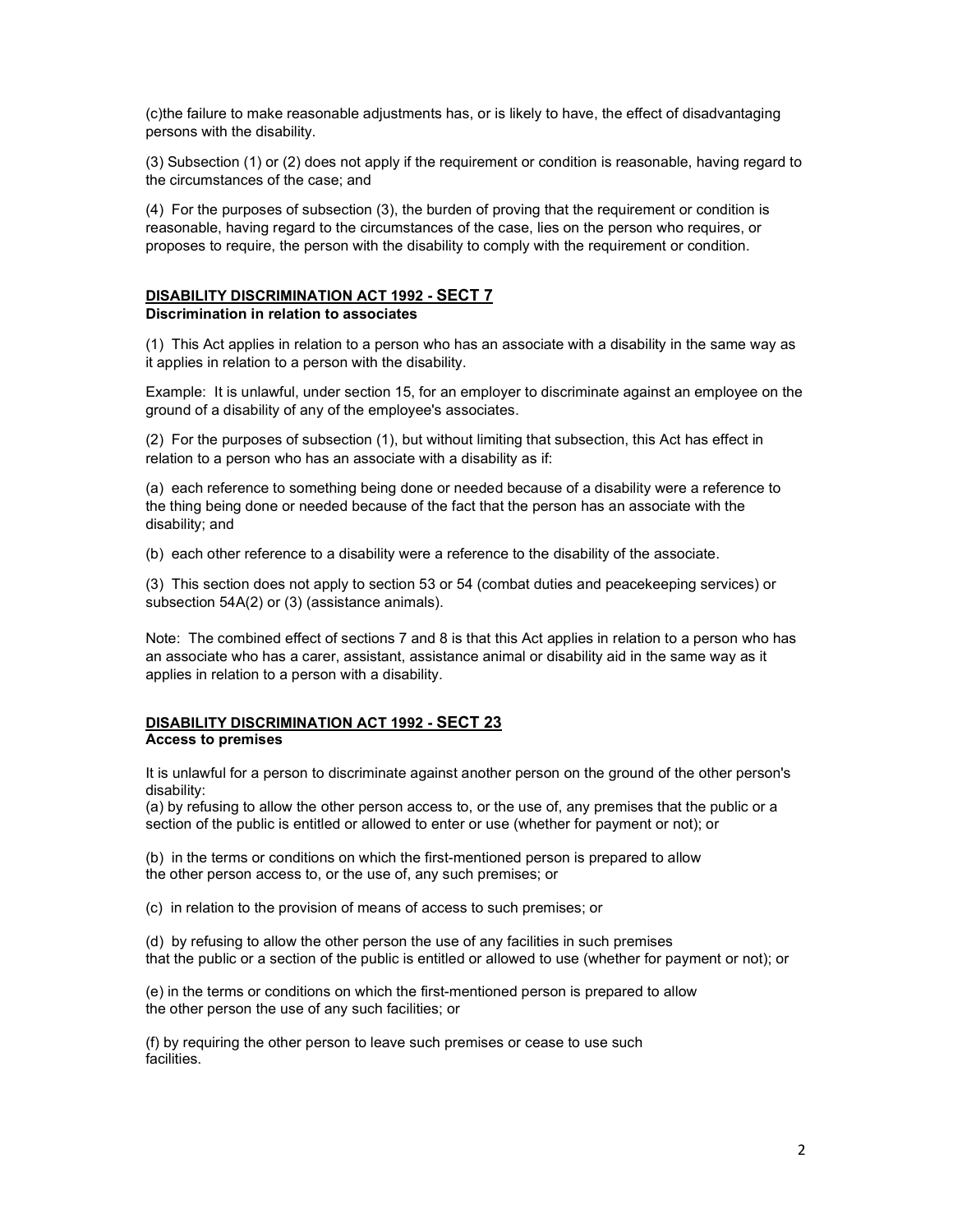# DISABILITY DISCRIMINATION ACT 1992 - SECT 24

#### Goods, services and facilities

It is unlawful for a person who, whether for payment or not, provides goods or services, or makes facilities available, to discriminate against another person on the ground of the other person's disability:

(a) by refusing to provide the other person with those goods or services or to make those facilities available to the other person; or

(b) in the terms or conditions on which the first-mentioned person provides the other person with those goods or services or makes those facilities available to the other person; or (c)…

(c) in the manner in which the first-mentioned person provides the other person with those goods or services or makes those facilities available to the other person.

## DISABILITY DISCRIMINATION ACT 1992 - SECT 39

#### Harassment in relation to the provision of goods and services

It is unlawful for a person who, whether for payment or not, provides goods or services, or makes facilities available, to harass another person who:

- (a) wants to acquire the goods or services or to make use of the facilities; and
- (b) has a disability;

in relation to the disability.

## Definitions of terms:

"**disability**", in relation to a person, means:

- (a) total or partial loss of the person's bodily or mental functions; or
- (b) total or partial loss of a part of the body; or
- (c) the presence in the body of organisms causing disease or illness; or
- (d) the presence in the body of organisms capable of causing disease or illness; or
- (e) the malfunction, malformation or disfigurement of a part of the person's body; or
- (f) a disorder or malfunction that results in the person learning differently from a person without the disorder or malfunction; or
- (g) a disorder, illness or disease that affects a person's thought processes, perception of reality, emotions or judgment or that results in disturbed behaviour;

and includes a disability that:

- (h) presently exists; or
- (i) previously existed but no longer exists; or

(i) may exist in the future (including because of a genetic predisposition to that  $disability$ ); or

(k) is imputed to a person.

To avoid doubt, a *disability* that is otherwise covered by this definition includes behaviour that is a symptom or manifestation of the disability.

"**disability aid"** has the meaning given by subsection 9(3).

"disability standards" has the meaning given by subsection 31(1).

"discriminate" has the meaning given by sections 5 and 6.

Note: Section 7 (associates) and section 8 (carers, assistants, assistance

animals and disability aids) extend the concept of discrimination, (by association).

……………………………………………………………………………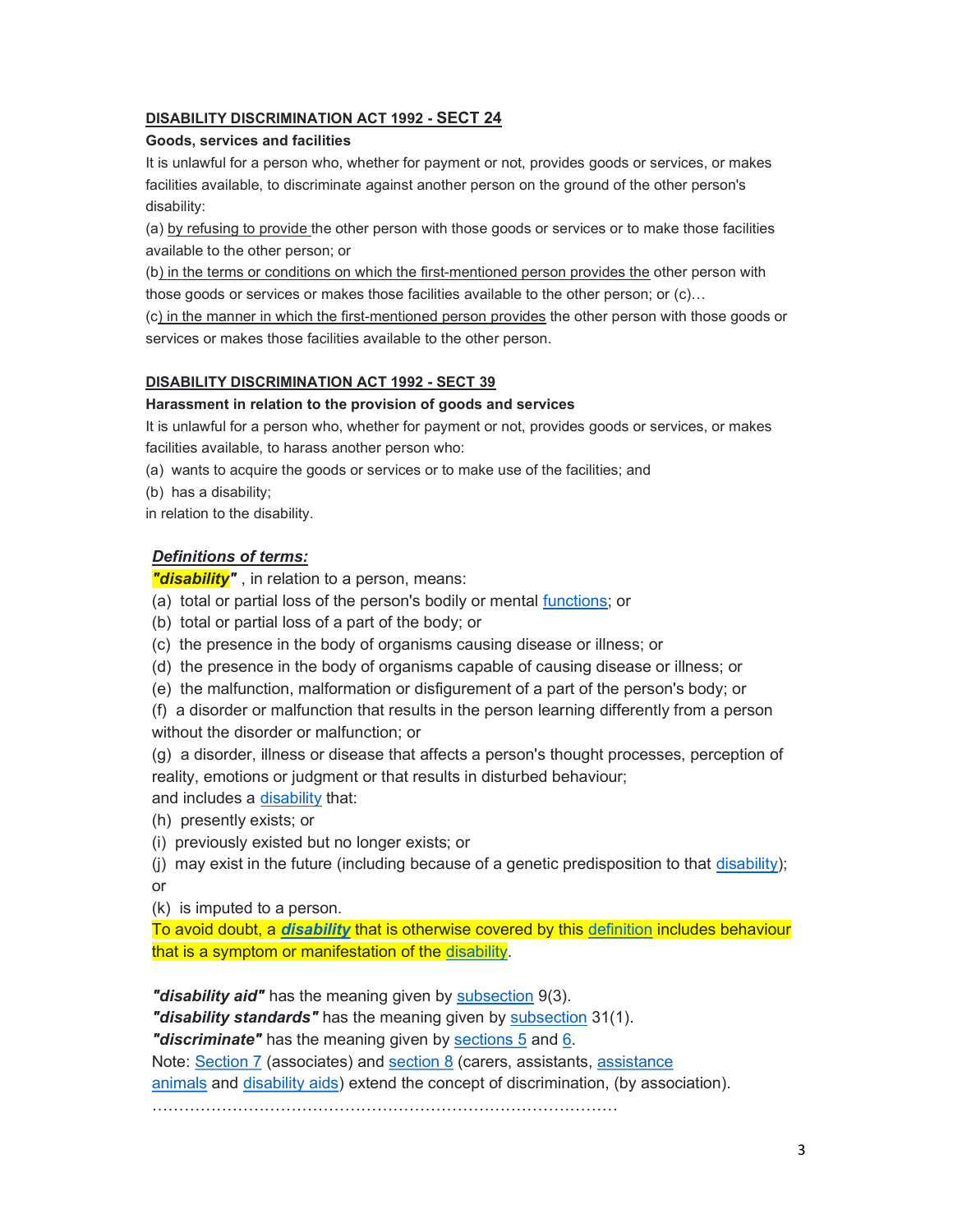Note for Facts: A medical condition is and can be a disability, and excludes wearing a mask on that medical inability to wear one, along with lawful reasons, the man/woman shall not be refused service or imposed with terms and conditions for service to be provided, is unlawful, on more than one section of the Federal Commonwealth Law/Act described.

Facts: - the details of a private medical condition for such exemption expressed to the employee …upon his/her conflict and argument to cause the offenses by demanding private information, and refusing services, and against the disability condition of a man/woman to must wear a mask for services to be available, those terms and conditions employee imposes are offenses for crimes committed upon that position s/he employee acted out to demand information and therefore refuse services unless s/he was satisfied personally with documented evidence of private medical information, in breach of sections of the: DISABILITY DISCRIMINATION ACT 1992 and the PRIVACY ACT 1988 and can be reported as criminal offenses to Police, and be sued as liable for a claim. The company carries vicarious liability, to pay damages and penalties, for employee's unlawful actions, and lack of actions.

This is not legal advice  $-$  use as a guide for events.

## HERE ARE 5 FACTS TO HELP YOU PROTECT YOURSELF, YOUR BUSINESS AND YOUR CUSTOMERS:

1. Businesses have been told that the QR check-in is 'mandatory', however, this is NOT a legal mandate. It is actually illegal to enforce people to check in with a QR code or to refuse service to a person who doesn't scan the QR code (Amendment to Section 94H of the Federal Government Privacy Act 1988).

The penalty for enforcing QR scanning or service can be a \$5000 fine or a 5-year jail term (PRIVACY ACT 1988 SEC 94 H). 300 penalty units

www5.austlii.edu.au/au/legis/cth/consol\_act/pa1988108/s94h.html

2. As state and federal laws can contradict each other, it's good to know that federal laws override and invalidate conflicting state laws and business directives, including the ones demanding the "COVIDSafe" "Check In Qld", forcing a QR code scan "check in" (Section 109 of the Commonwealth Constitution).

www.constitutionwatch.com.au/section109-notes

3. You can be fined \$5000, for refusing goods or services to people NOT wearing a mask. This is because customers may have a lawful exemption such as a medical condition. As a business owner, you are not lawfully able to ask customers for PROOF of their medical exemption, as that information is protected under the Privacy Act. However, you can ask if they have a medical exemption, be aware under the Privacy Act that they are not required to respond (Disability Discrimination Act 1992 sec 6 & 4).

www.legislation.gov.au/Details/C2018C00125

4. Example: "Service NSW", which is responsible for managing the "COVIDSafe app", (a type of QRcode Check in) was the target of the one of the largest privacy data breaches ever to hit a NSW government agency. The Auditor-General of NSW found in a report that: "Service NSW is not effectively handling personal customer and business information to ensure its privacy. It continues to use business processes that pose a risk to the privacy of personal information." So the question is,